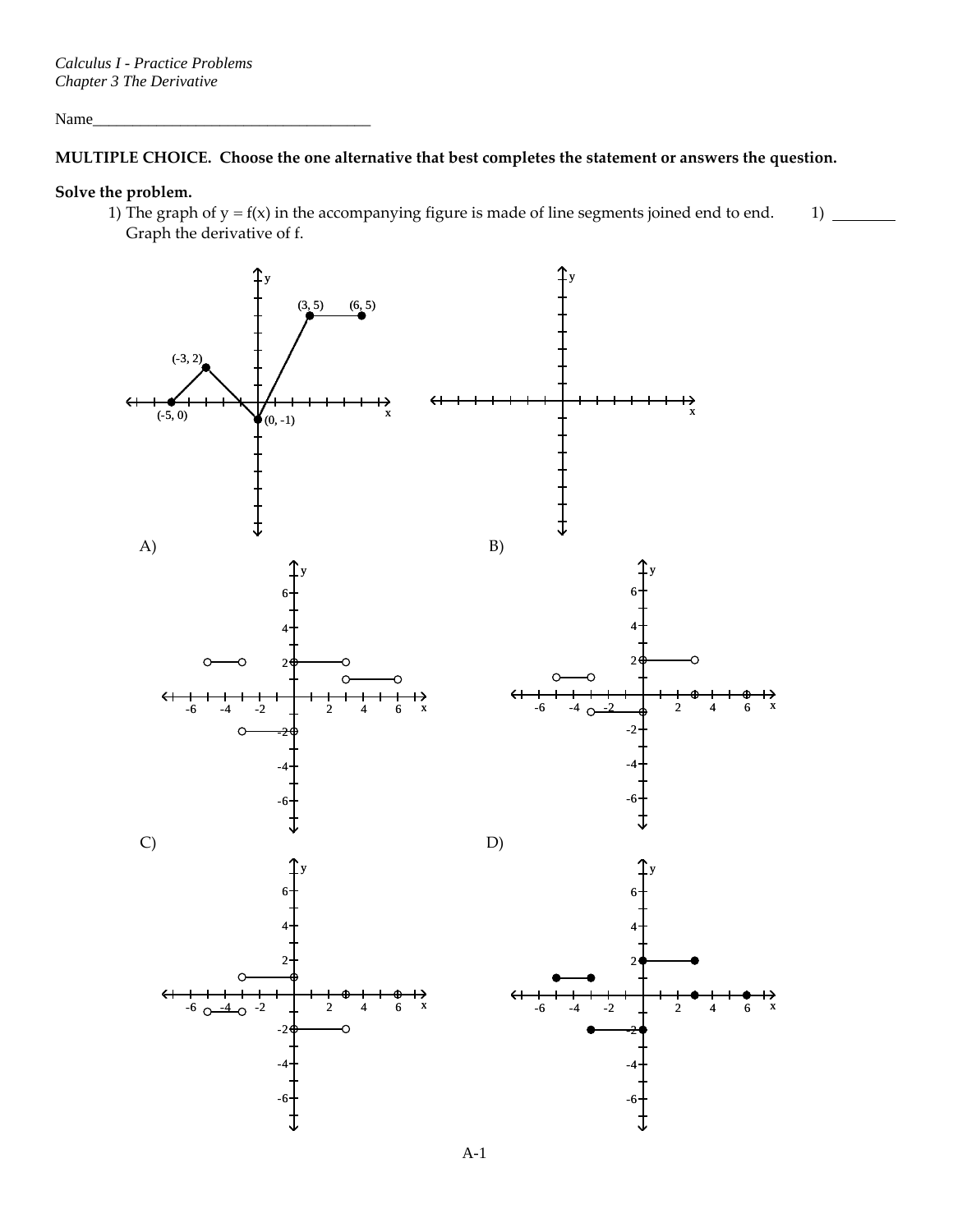**The graph of a function is given. Choose the answer that represents the graph of its derivative.**

2)

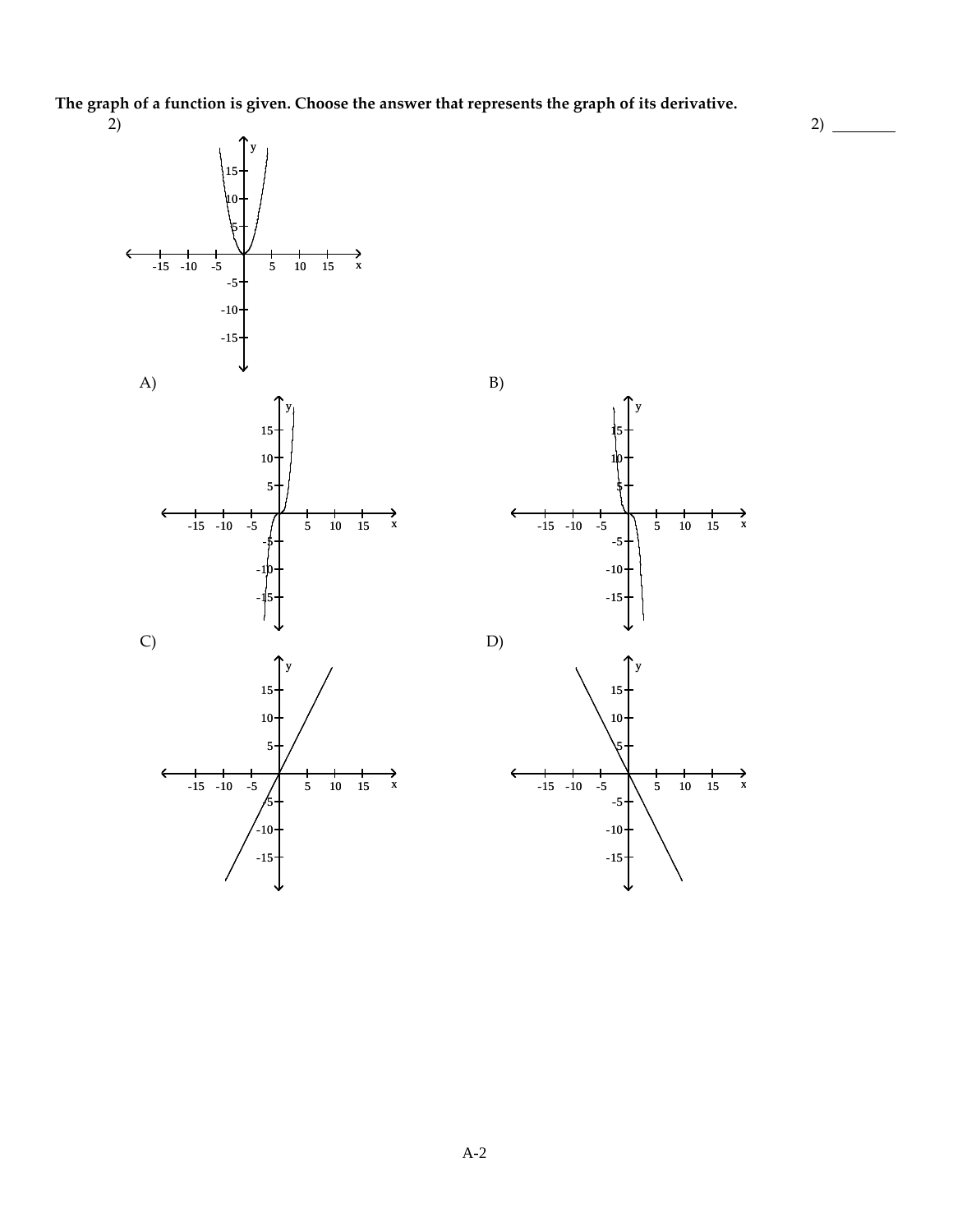

 $10$ 5  $\rightarrow$ <sub>x</sub>  $-15 - 10 - 5$  $rac{1}{5}$  $\begin{array}{cc} 10 & 15 \end{array}$  $D)$  $\rightarrow$ <sub>x</sub>  $-15 - 10 - 5$  $\frac{1}{5}$  10 15  $-5+$  $-10$  $-15$ 

 $B)$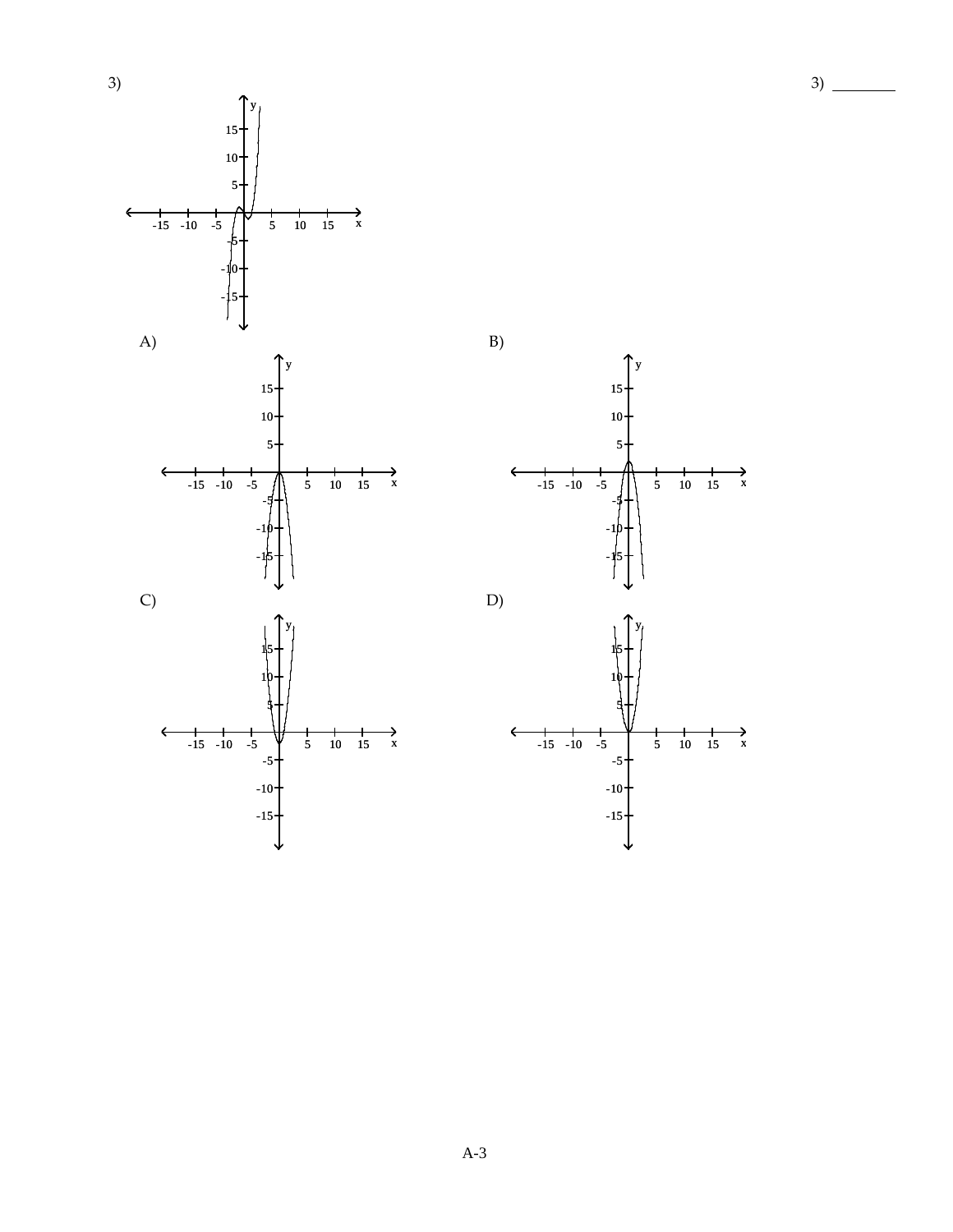



 $B)$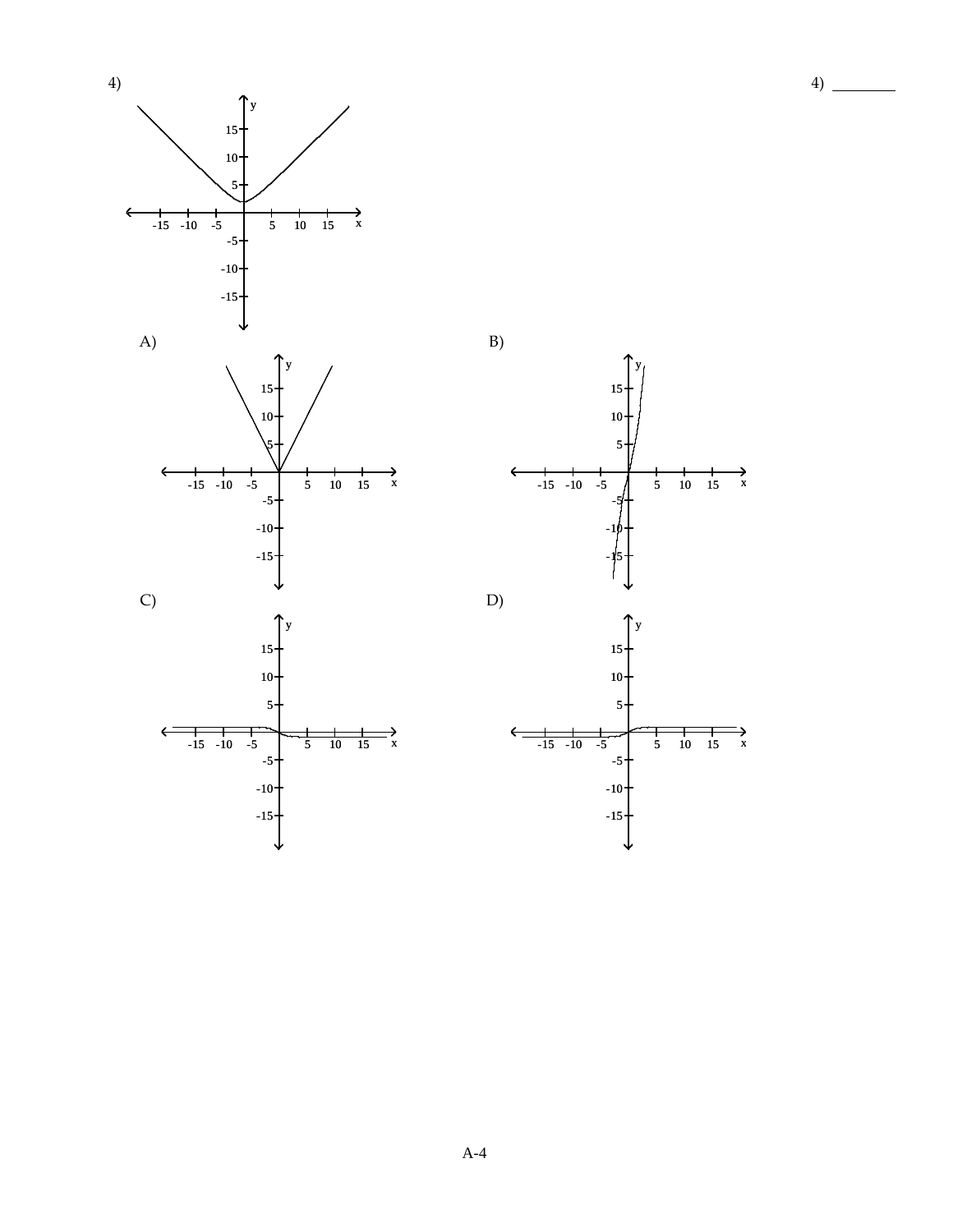

 $B)$ 



 $5)$